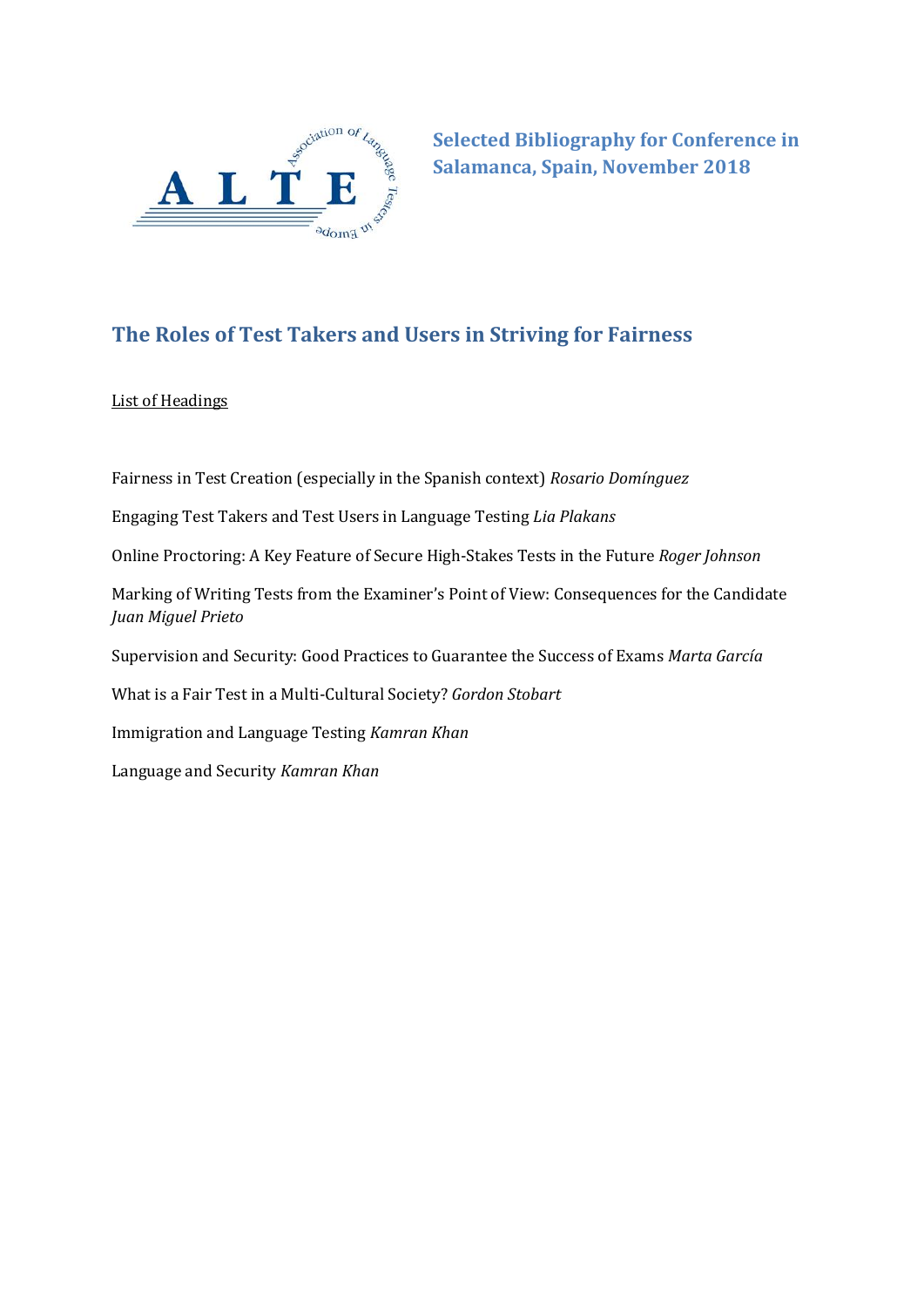## **Fairness in Test Creation (especially in the Spanish context)**

ALTE (1998). *The Multilingual Glossary of Language Testing Terms*, Cambridge, Cambridge University Press.

ALTE (1994). Code of Practice (*Código de buena práctica* de la Association of Language Testers in Europe (ALTE)), en https://es.alte.org/resources/Documents/code\_practice\_es.pdf.

ALTE (2011). *Manual for Language Test Development and Examining*.

ALTE (forthcoming). *Principles of Good Practice*.

Llorián, Susana (2007). *Entender y utilizar el* Marco común europeo de referencia *desde el punto de vista del profesor de lenguas*. Madrid: Santillana-Universidad de Salamanca.

Martínez, Mª Rosario (1995). *Psicometría: teoría de los tests psicológicos y educativos*. Madrid: Síntesis.

Muñiz, José (2000). *Teoría Clásica de los Tests*. Madrid: Pirámide.

Muñiz, José (2010). "Las teorías de los tests: teoría clásica y teoría de respuesta a los ítems". *Papeles del Psicólogo*, 31(1), 57-66.

Figueras, Neus (2004). "Estándares y calidad en la elaboración y administración de pruebas y exámenes. Criterios mínimos para el reconocimiento y la comparabilidad", en: *III Congreso de la Lengua Española (La certificación de la competencia lingüística en español como lengua extranjera. Hacia un enfoque hispánico del sistema)* celebrado en Rosario (Argentina) del 17 al 20 de noviembre de 2004. En: <http://www.congresosdelalengua. es/rosario/ponencias/ internacional/figueras n.htm> (30 de noviembre de 2015).

Instituto Cervantes (2007). *Plan curricular del Instituto Cervantes. Niveles de referencia para el español.* Madrid: Instituto Cervantes - Biblioteca Nueva.

Instituto Cervantes. *Guía para los creadores de ítems niveles. Destrezas receptivas y productivas.* 

### **Engaging Test Users and Test Takers in Language Testing**

Andrade, H., Du, Y., & Mycek, K. (2010). Rubric-referenced self-assessment in middle school student writing. *Assessment in Education: Principles, Policy, and Practice, 17,* 199- 214.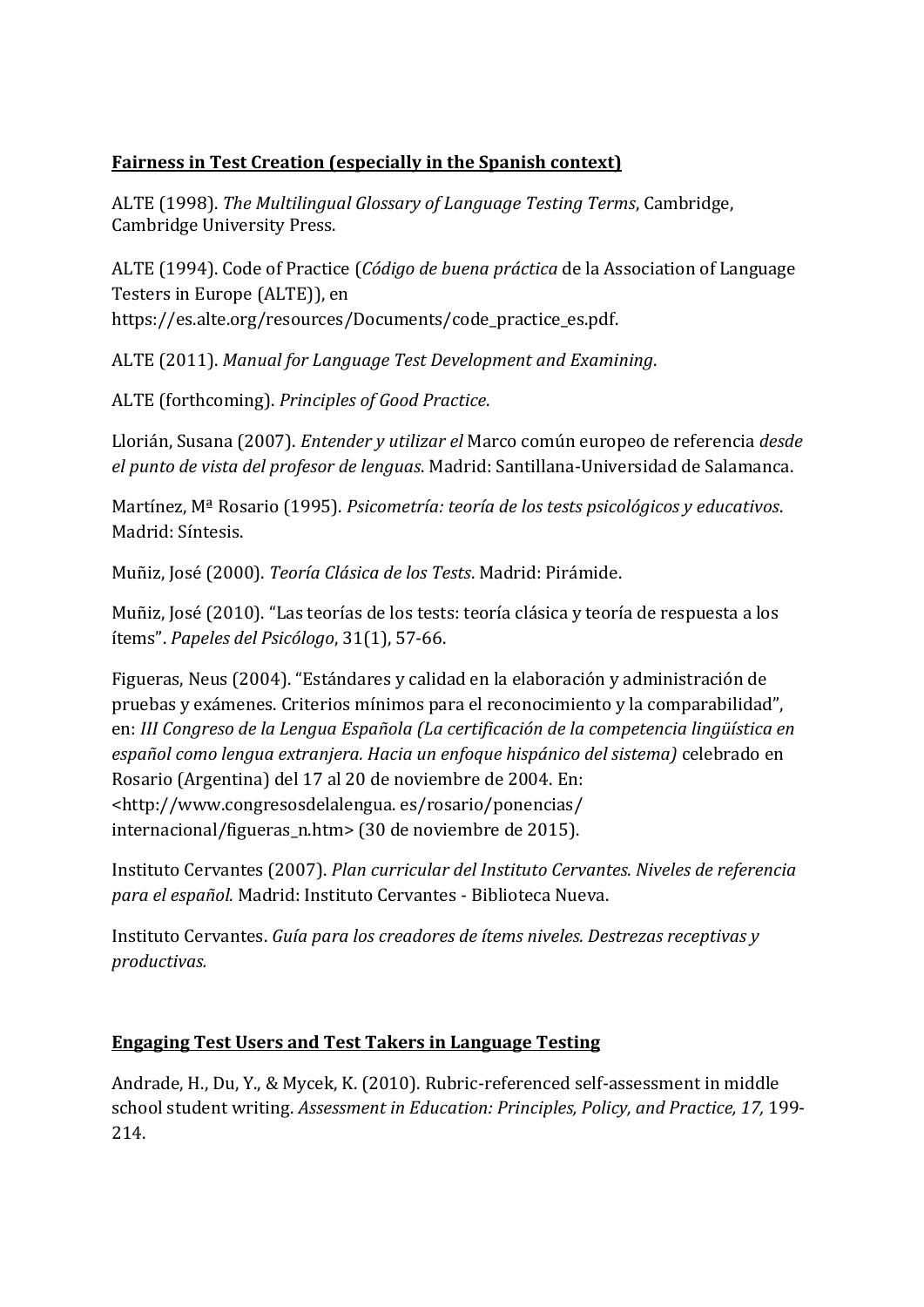Becker, A. (2016). Student-generated scoring rubrics: Examining their formative value for improving ESL students' writing performance. *Assessing Writing, 29,* 15-24.

Bradbury, H. & Reason, P. (2008). Issues and choice points for improving the quality of action research. In Minkler & Wallerstein (Eds.) *Community-based participatory research of health: From process to outcomes.* Jossey-Bass.

Brown, A. (1993). The role of test-taker feedback in the test development process: Testtakers' reactions to a tape-mediated test of proficiency in spoken Japanese. *Language Testing, 10,* 277-303.

Duran, B, Wallerstein, N., Alvial, M., Belone, L. Minker, M., & Foley, K. (2013). Developing and maintaining partnerships with communities. In Isreal, Eng, Shulz, & Parker (Eds.) *Method for community-based participatory research for health.* Jossey-Bass.

Gu, L., & So, Yo. (2015). Voices from stakeholders: What makes an academic English test 'international'? *Journal of English for Academic Purposes, 18*, 9-24.

Ockey, G., Koyama, D., & Setoguchi, E. (2013). Stakeholder input and test design: A case study on changing the interlocutor familiarity facet of the group oral discussion test. *Language Assessment Quarterly, 10*, 292-308.

Stiggins, R. J. (2004). *Student-involved assessment for learning.* Upper Saddle River, NJ: Prentice Hall.

So, Y. (2014). Are teacher perspectives useful? Incorporating EFL teacher feedback in the development of a large-scale international English test. *Language Assessment Quarterly, 11,* 283-299.

### **Online Proctoring: A Key Feature of Secure High-Stakes Tests in the Future?**

Berkey, Dennis & Halfond, Jay (2015). Cheating, Student Authentication and Proctoring in Online Programs. *New England Journal of Higher Education,* [http://www.nebhe.org/thejournal/cheating-student-authentication-and-proctoring-in](http://www.nebhe.org/thejournal/cheating-student-authentication-and-proctoring-in-online-programs/)[online-programs/](http://www.nebhe.org/thejournal/cheating-student-authentication-and-proctoring-in-online-programs/)

D'Souza, K. A. and Siegfeldt, D. V. (2017). A Conceptual Framework for Detecting Cheating in Online and Take‐Home Exams. *Decision Sciences Journal of Innovative Education*, 15: 370-391. doi[:10.1111/dsji.12140](https://doi.org/10.1111/dsji.12140)

Karim, Michael & Kaminsky, Samuel & Behrend, Tara (2014). Cheating, Reactions, and Performance in Remotely Proctored Testing: An Exploratory Experimental Study. *Journal of Business and Psychology*, 29. 1-18. 10.1007/s10869-014-9343-z.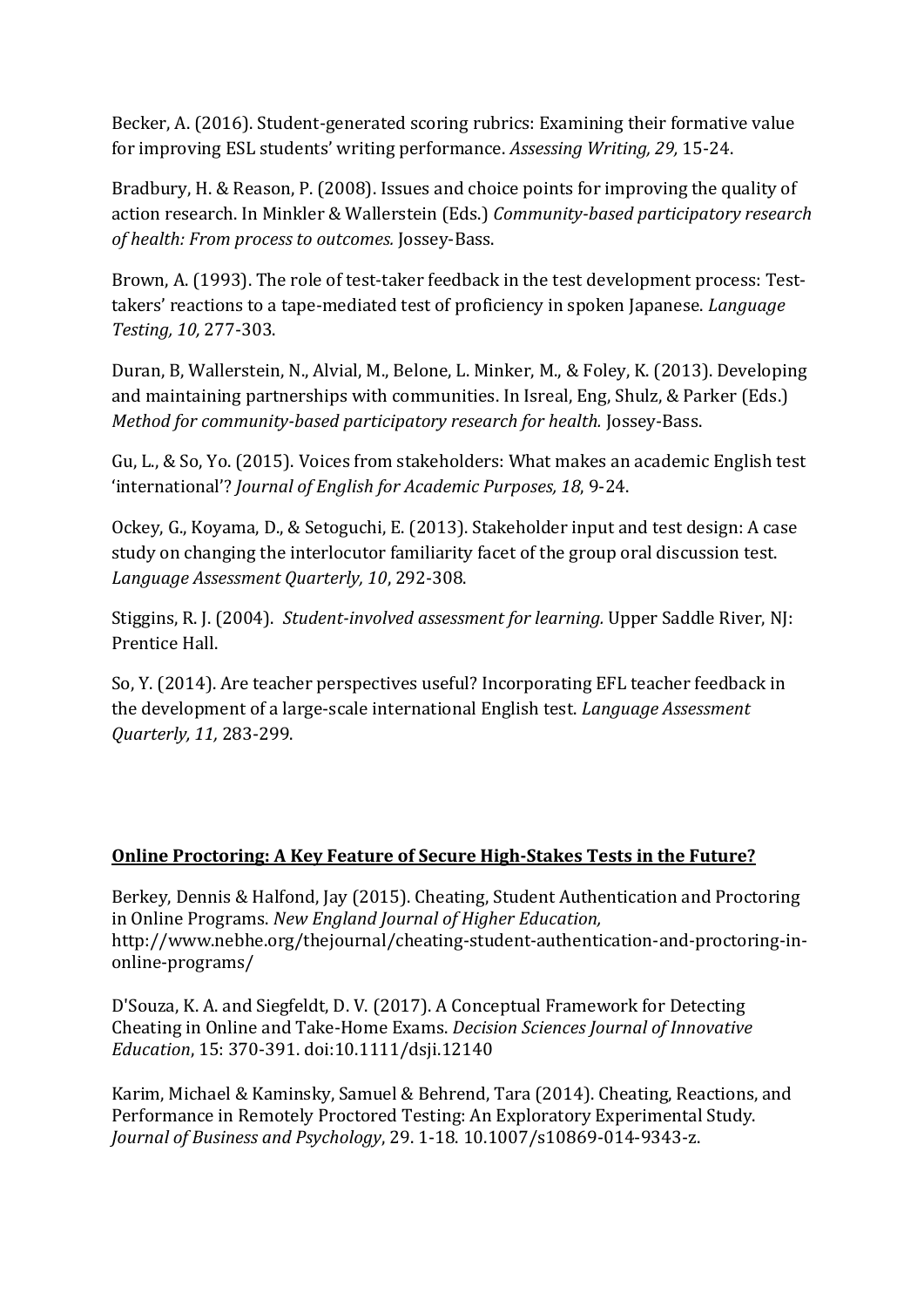Ketab, Salam & Clarke, Nathan & Haskell-Dowland, Paul (2015). E-Invigilation of E-Assessments. *Conference: Proceedings of INTED2015 Conference 2nd-4th March 2015, Madrid, Spain*

Weiner, John A. & Hurtz, Gregory M (2017). A Comparative Study of Online Remote Proctored versus Onsite Proctored High-Stakes Exams. *Journal of Applied Testing Technology*, v18 n1 p13-20

## **Marking of Writing Tests from the Examiner's Point of View: Consequences for the Candidate**

Barret, Seven (2005). Raters and examinations. In Alagumalai, Sivakumar; Curtis, David C. and Hungi, Njora (Eds). *Applied Rasch Measurement: A Book of Exemplars – Papers in Honour of John P. Deeves*. Dordrecht: Springer, 159-177.

Casanova, Dominique and Demeuse, Marc (2011). Analyse des différentes facettes influant sur la fidélité d'une l'épreuve d'expression écrite d'un test de français langue étrangère. *Mesure et évaluation en éducation* 34 (1), 25-53.

Cooper, William H. (1981). Ubiquitous halo. *Psychological Bulletin,* 90, 218-244.

Cronbach, Lee J. (1990). *Essentials of Psychological Testing* (5th ed.). New York: Harper & Row.

Cuxart, Anna; Martí, Manuel and Ferrer, Ferran (1997). Algunos factores que inciden en el rendimiento y la evaluación en los alumnos de las pruebas de aptitud de acceso a la universidad. *Revista de Educación*, 314, 63-88. In http://www.mecd.gob.es/dctm/revista-deeducacion/articulosre314/re3140400462.pdf?documentId=0901e72b8 1272c3d (Accessed 7 November 2018).

DeCotiis, Thomas A. (1977). "An analysis of the external validity and applied relevance of three rating formats". *Organizational Behavior and Huyman Performance*, 19, 247- 266.

Eckes, Thomas (2004). Beurteilerübereinstimmung und Beurteilerstrenge: Eine Multifacetten-Rasch-analyse von Leistungsbeurteilungen im «Test Deutch als Fremdsprache» (TestDaF) [Rater agreement and rater severity: A many-facet Rasch analysis of performance assessments in the «Test of German as a Foreign Language (TestDaF) »]. *Diagnostica*, 50, 65-77.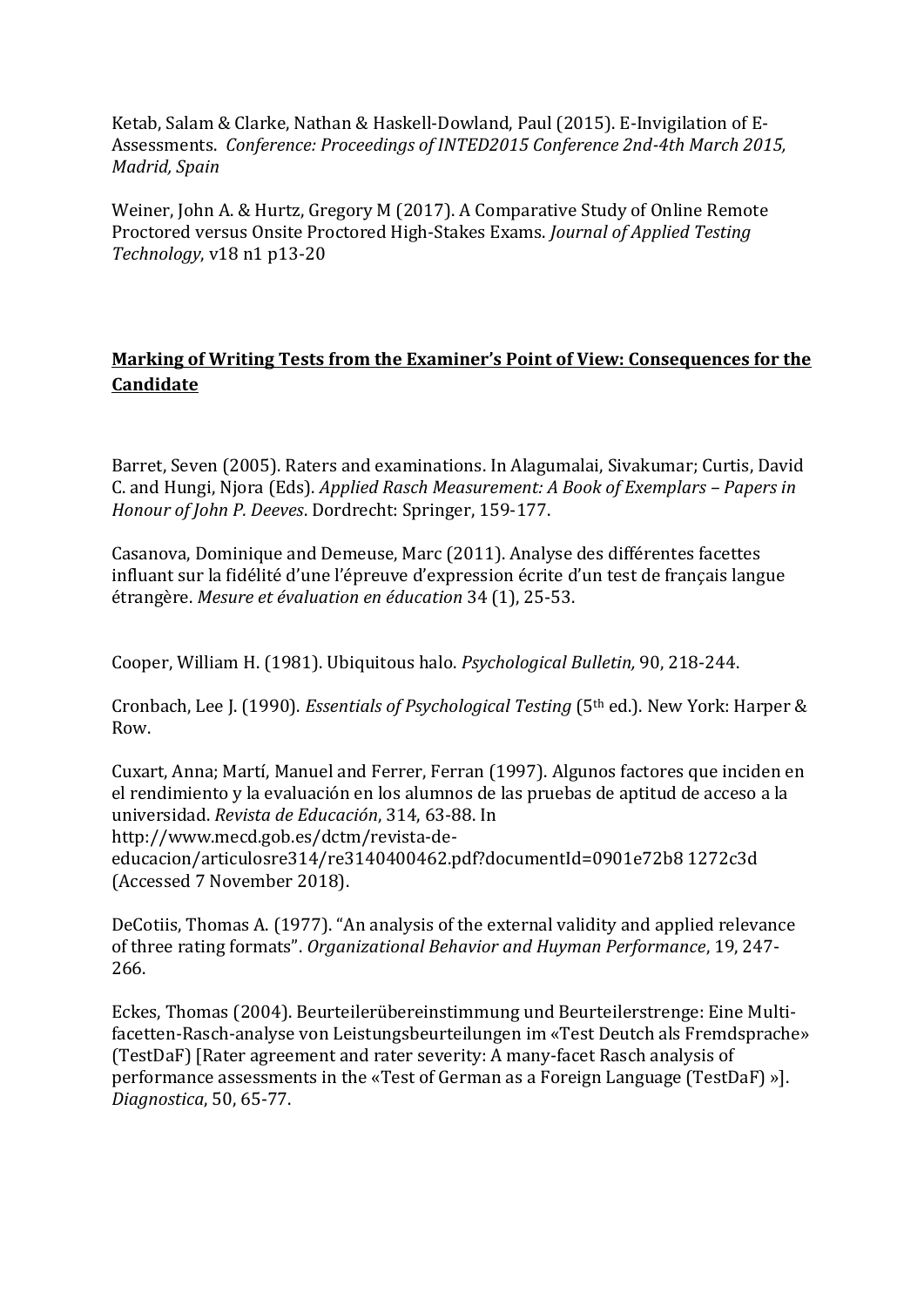Eckes, Thomas (2005). Examining rater effects in TestDaF writing and speaking performance assessments: A many-facet Rasch analysis. *Language Assessment Quaterly*, 2, 197-221.

Eckes, Thomas (2008). Assuring the quality of TestDaF examinations: A psychometric modeling approach. In Taylor, Lynda and Weir, Cyril J. (eds.), *Multilingualism and Assessment: Achieving Transparency, Assuring Quality, Sustaining Diversity – Proceedeings of the ALTE Berlin Conference May 2005*. Cambridge: Cambridge University Press*,* 157-178

Eckes, Thomas (2009). Many-facet Rasch measurement. In Takala, Sauli (ed.), *Reference Supplement to the Manual for Relating Language Examinations to the Common European Framework of Reference for Languages: Learning, Teaching, Assessment (Section H).* Strabourg: Council of Europe.

Eckes, Thomas (2010). The TestDaF implementation of the SOPI: Design, analysis, and evaluation of a semi-direct speaking test. In Araujo, Luisa (ed.), *Computer-based assessment (CBA) of Foreign Language Speaking Skills*. Luxembourg: Office of Publications of the European Union, 63-83.

Eckes, Thomas (2011). *Introduction to Many-facet Rasch Measurement. Analyzing and Evaluating Rater-Mediated Assessments*. Frankfurt: Peter Lang.

Farrokhi, Farahman and Esfandiari, Rajab (2011). A Many-facet Rasch model to detect halo effect in three types of raters. *Theory and Practice in Language Studies,* 1 (11), 1531-1540.

Fisicaro, Sebastiano A. and Lance, Charles E. (1990). Implications of three causal models for the measurement of halo error. *Applied Psychological Measurement,* 14, 419-429.

Fisicaro, Sebastiano A. and Vance, Robert J. (1994). Comments on the Measurement of Halo. *Educational and Psychological Measurement*, 54 (2), 366-371.

Tejedor, F. J. and Montero, L. (1990). Indicadores de la calidad docente para la evaluación del profesorado universitario. *Revista española de Pedagogía*, 86, 259-279.

Grossman, Michele y Wood, Wendy (1993). Sex differences in emotional intensity: A social role explanation. *Journal of Personality and Social Psychology,* 65, 1010-1022. En <http://dornsife.usc.edu/assets/

sites/545/docs/Wendy\_Wood\_Research\_Articles/Gender\_Differences\_in\_Social\_Behavi or/Grossman.Wood.1993 Sex differences in emotional intensity.pdf> (Accessed 7 November 2018).

Guilford, Joy Paul (1954). *Psychometric Methods*. New York, NY: McGraw-Hill.

King, Larry M., Hunter, John E. and Schmidt, Frank L. (1980). "Halo in a multidimensional forced-choice performance evaluation scale". *Journal of Applied Psychology*, 65 (5), 507-516.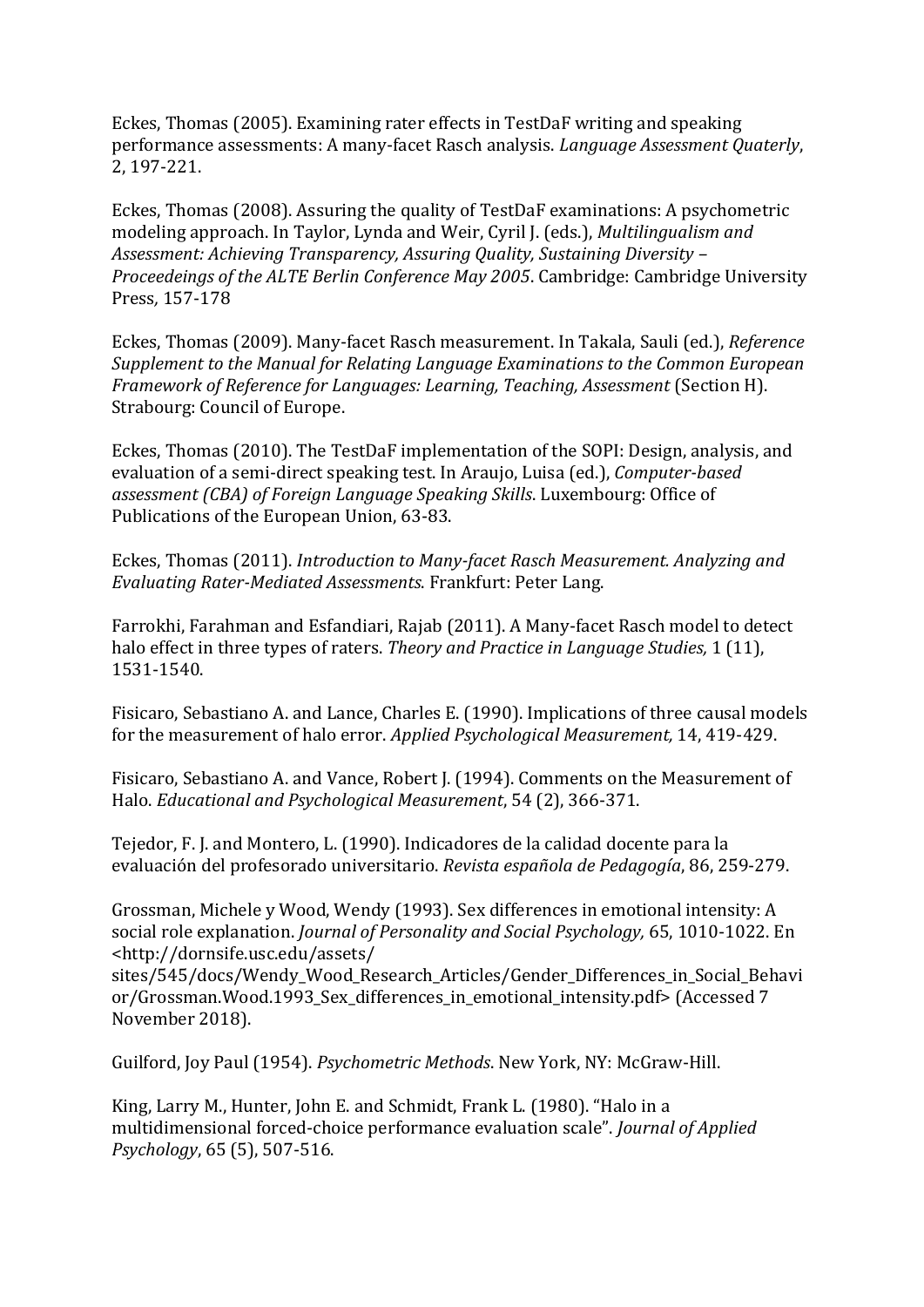Knoch, Ute, Read, John, and von Randow, Janet. (2007). Re-training writing raters online: How does it compare with face-to-face training?. *Assessing Writing* 12.2, 26–43.

Kondo-Brown, Kimi (2002). An analysis of rater bias with FACETS in measuring Japanese L2 writing performance. *Language Testing*, 19, 1-29.

Landy, Frank J. and Farr, James L. (1980). Performance rating. *Psychological Bulletin*, 87 (1), 72-107.

Lane, Suzanne and Stone, Clement A. (2006). Performance assessment. In Brennan, Robert L. (ed.). *Educational Measurement*, (4th edition). Westport, CT: American Council on Education and Praeger, 387–431.

Linn, Robert L. and Gronlund, Norman E. (2000). *Measurement and assessment in teaching*. Columbus, OH: Merrill.

McManus, Ian Christopher, Thompson, Margaret and Mollon, Jennifer (2006). Assessment of examiner leniency and stringency ('hawk-dove effect') in the MRCP (UK) clinical examination (PACES) using multi-facet Rasch modeling. *BMC Medical Education*, 6, 1272-1294. In <http://link.springer.com/article/10.1186%2F1472-6920-6-42#page-2> (Accessed 7 November 2018).

Morales, Pedro (1988). *Medición de actitudes en psicología y educación. Construcción de escalas y problemas metodológicos*, San Sebastián: Ttarttalo.

Myford, Carol M. and Wolfe, Edward W. (2004a). Detecting and measuring rater effects using many-facet Rasch measurement: Part I. In Smith, Everett V. y Smith, Richard M. (eds.). *Introduction to Rasch measurement*. Maple Grove, MI: JAM Press, 460–517.

Myford, Carol M. y Wolfe, Edward W. (2004b). Detecting and measuring rater effects using many-facet Rasch measurement: Part II. In Smith, Everett V. y Smith, Richard M. (eds.). *Introduction to Rasch measurement*. Maple Grove, MI: JAM Press, 518-574.

Myford, Carol M., Marr, Diana B., and Linacre, John Michael (1996). *Reader Calibration and its Potential Role in Equating for the Test of Written English* (TOEFL Research Report 52). Princeton, NJ: Educational Testing Service. In <https://www.ets.org/Media/Research/pdf/RR-95-40.pdf> (Accessed 7 November 2018).

Park, Taejoon (2004). An investigation of an ESL placement test of writing using Many-Facet Rasch measurement. *Papers in TESOL and Applied Linguistics*, 4, 1-21.

PISA (Programa para la Evaluación Internacional de Alumnos) en la encuesta que se utiliza en los cuestionarios del alumnado de la OCDE de 2012 [https://www.mecd.gob.es/inee/dam/jcr:ea7ff855-4a02-4cc8-880d-](https://www.mecd.gob.es/inee/dam/jcr:ea7ff855-4a02-4cc8-880d-170f3e38e465/pisa-2012-cuestionario-del-alumno-b.pdf)[170f3e38e465/pisa-2012-cuestionario-del-alumno-b.pdf](https://www.mecd.gob.es/inee/dam/jcr:ea7ff855-4a02-4cc8-880d-170f3e38e465/pisa-2012-cuestionario-del-alumno-b.pdf) y y de 2015: [https://www.mecd.gob.es/dctm/inee/internacional/pisa-](https://www.mecd.gob.es/dctm/inee/internacional/pisa-2015/informebienestar042517.pdf?documentId=0901e72b8249f043)[2015/informebienestar042517.pdf?documentId=0901e72b8249f043.](https://www.mecd.gob.es/dctm/inee/internacional/pisa-2015/informebienestar042517.pdf?documentId=0901e72b8249f043)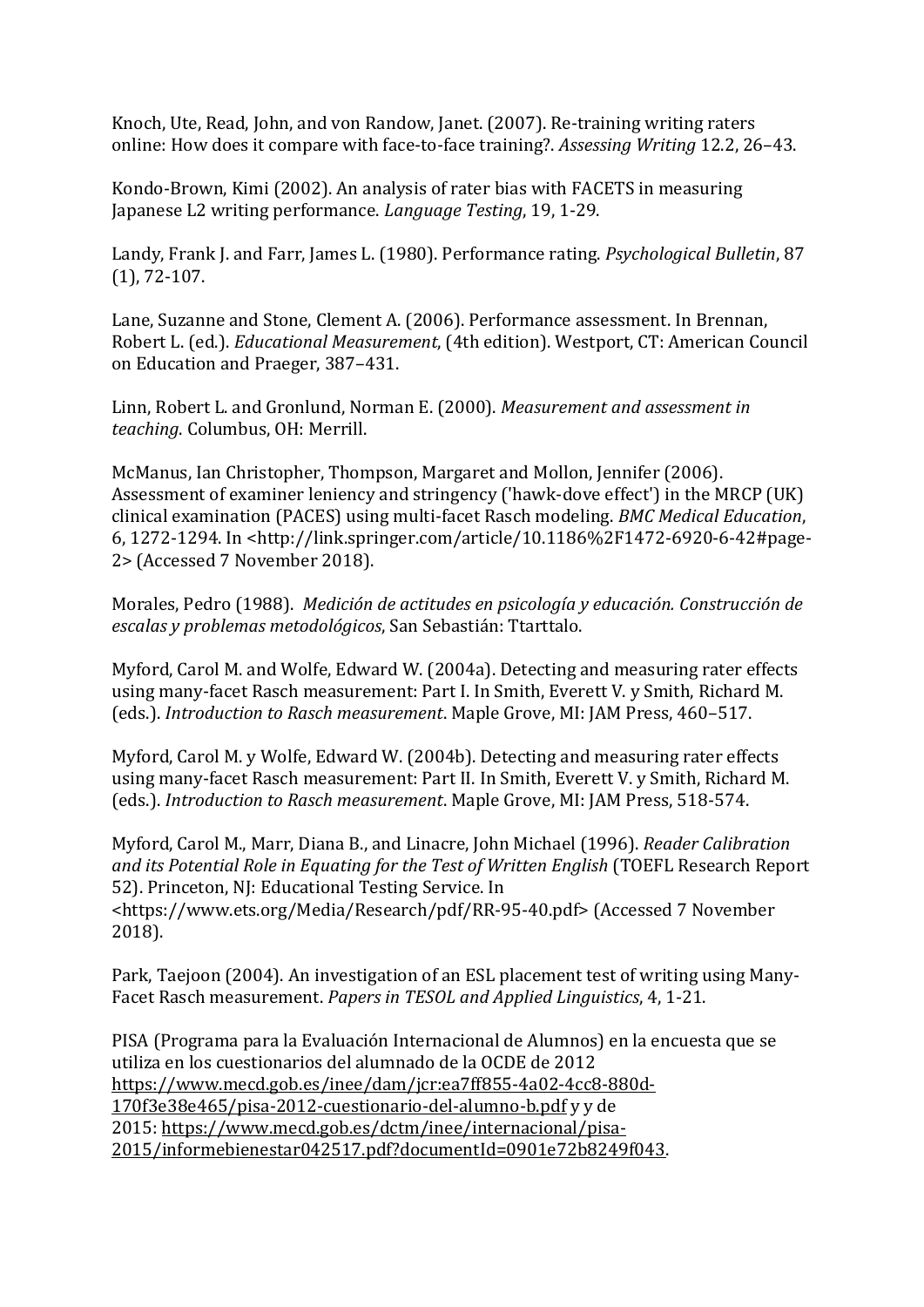Prieto, Juan Miguel (2016). Estudio del comportamiento de los examinadores de la prueba de expresión escrita mediante el modelo *Many-Facet Rasch Measurement* (MFRM) en el contexto de un examen de dominio: el diploma de español nivel A2. Tesis doctoral. En < https://gredos.usal.es/jspui/handle/10366/128550 (Accessed 7 November 2018).

Prieto, Gerardo (2011). Evaluación de la ejecución mediante el modelo Many-Facet Rasch Measurement. *Psicothema*, 23: 2, 233-238.

Prieto, Gerardo y Nieto, Eloísa (2014). Analysis of rater severity on written expression exam using Many Faceted Rasch Measurement. *Psicológica,* 35, 363-375.

Robbins, Stephen P. (1989). *Organizational behavior*. Englewood Cliffs, NJ: Prentice-Hall.

Rodríguez, José Luis and Tejedor, Francisco Javier (1996). *Evaluación educativa: 1. Evaluación de los aprendizajes de los alumnos*. Salamanca: Ediciones Universidad de Salamanca.

Saal, Frank E.; Downey, Ronald G., and Lahey, Mary A. (1980). Rating the ratings: Assessing the psychometric quality of rating data. *Psychological Bulletin*, 88 (2), 413- 428.

Schriesheim, Chester A., Kinicki, Angelo J., y Schriesheim, Janet F. (1979). The effect of leniency on leader behavior descriptions. *Organizational Behavior and Human Performance,* 23, 1–29.

Stone, Gregory Ethan (2006). Whose criterion standard is it anyway?. *Journal of Applied Measurement,* 7 (2), 160-169.

Sudweeks, Richard R.; Reeve, Suzanne and Bradshaw, William S. (2005). A comparasion of generalizability theory and many-facet Rasch measurement in an analysis of college spphomore writing. *Assessing Writing*, 9, 239-261.

Thorndike, Robert L. and Hagen, Elizabeth P. (1977). Measurement and evaluation in psychology and education, New York, NY: John Wiley and Sons.

Thurstone (1928). Attitudes can be measured. American Journal of Sociology 33, 529- 554.

Tyndall, Belle and Kenyon, Dorry Mann (1996). Validation of a new holistic rating scale using Rasch multi-faceted analysis. En Cumming, Alister H. y Berwick, Richard (eds.), *Validation in language testing*. Clevedon: Multilingual Matters, 39-57.

Watts, Frances and García, Amparo (eds.) (2006). *La evaluación compartida: investigación multidisciplinar*. Valencia: Editorial de la UPV. In <http://www.upv.es/gie/LinkedDocuments/descargar%20libro.pdf> (Accessed 7 November 2018).

Wolfe, Edward W. (2004). Identifying rater effects using latent trait models. *Psychology Science*, 46, 35-51.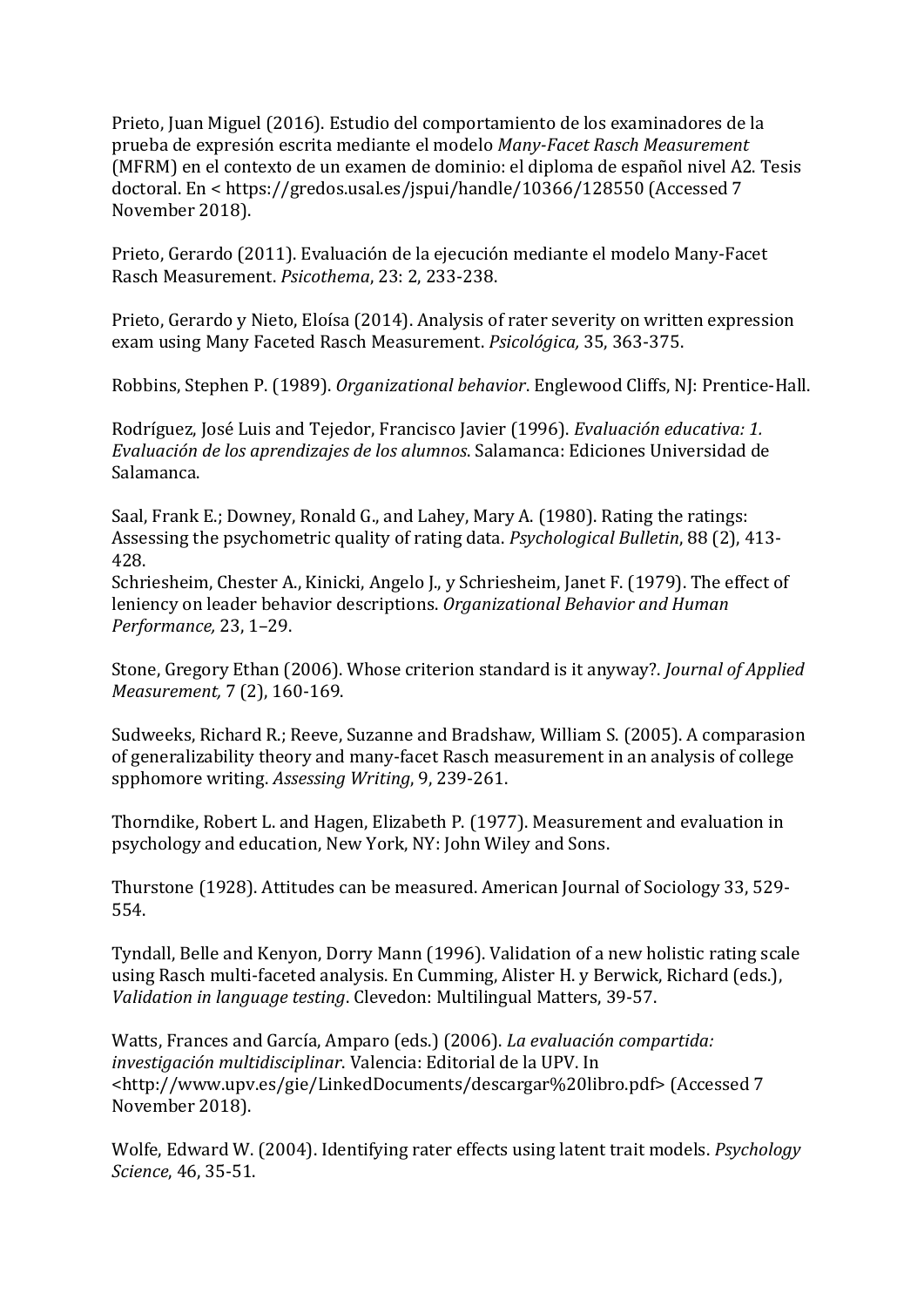Wolfe, Edward W. (2009). Item and rater analysis of constructed response items via the multi-faceted Rasch model. *Journal of Applied Measurement*, 10, 335-447.

Yorozuya, Ryuichi and Oller, John W., Jr. (1980). Oral proficiency scales: Construct validity and the halo effect. *Language Learning*, 30 (1), 135-153.

#### **Supervision and Security: Good Practices to Guarantee the Success of Exams**

Alderson, J.C., Clapham, C. & Wall, D. (1995) *Language Test Construction and Validation.*  Versión española: *Exámenes de idiomas,* Madrid (1998): Cambridge University Press.

ALTE (1993): *Content Analysis Checklists for Speaking and Writing* 

ALTE (1994): *Code of Practice* <https://www.alte.org/Materials>

ALTE (1998): *Multilingual Glossary of Language Testing Terms*, *Studies in Language Testing 6*, UCLES/Cambridge University Press.

ALTE (2001): *Principles of Good Practice* <https://www.alte.org/Materials>

ALTE(2005): *Item-writer Guidelines*  http://www.alte.org/attachments/files/item\_writer\_guidelines.pdf

ALTE Q-mark terms of use http://www.alte.org/setting\_standards/the\_alte\_q\_mark\_questions\_and\_answers

ALTE (2013): *Quality Assurance Checklists* http://www.alte.org/resources/filter

Bachman, L. F. (1990): *Fundamental Considerations in Language Testing,* Oxford, Oxford University Press.

Bachman, L. F. (1990): *Fundamental Considerations in Language Testing,* Oxford, Oxford University Press.

Bachman, L. F. and Palmer, S. (1996): *Language Testing in* Practice, Oxford. Oxford University Press.

Baker, D. (1989): *Language Testing,* London, Edward Arnold.

Bordón, T. (2006): *La evaluación de la lengua en el marco de E/L2: Bases y procedimientos.* Madrid, Arco Libros.

Bordón, T. (2004): "Panorama histórico de algunas de las cuestiones fundamentales en la evaluación de segundas lenguas", Carabela, 55, Madrid, SGEL, págs. 5-30.

Council of Europe (2009): *Manual for Relating Language Examinations to the Common European Framework of Reference for Languages: Learning, Teaching, Assessment*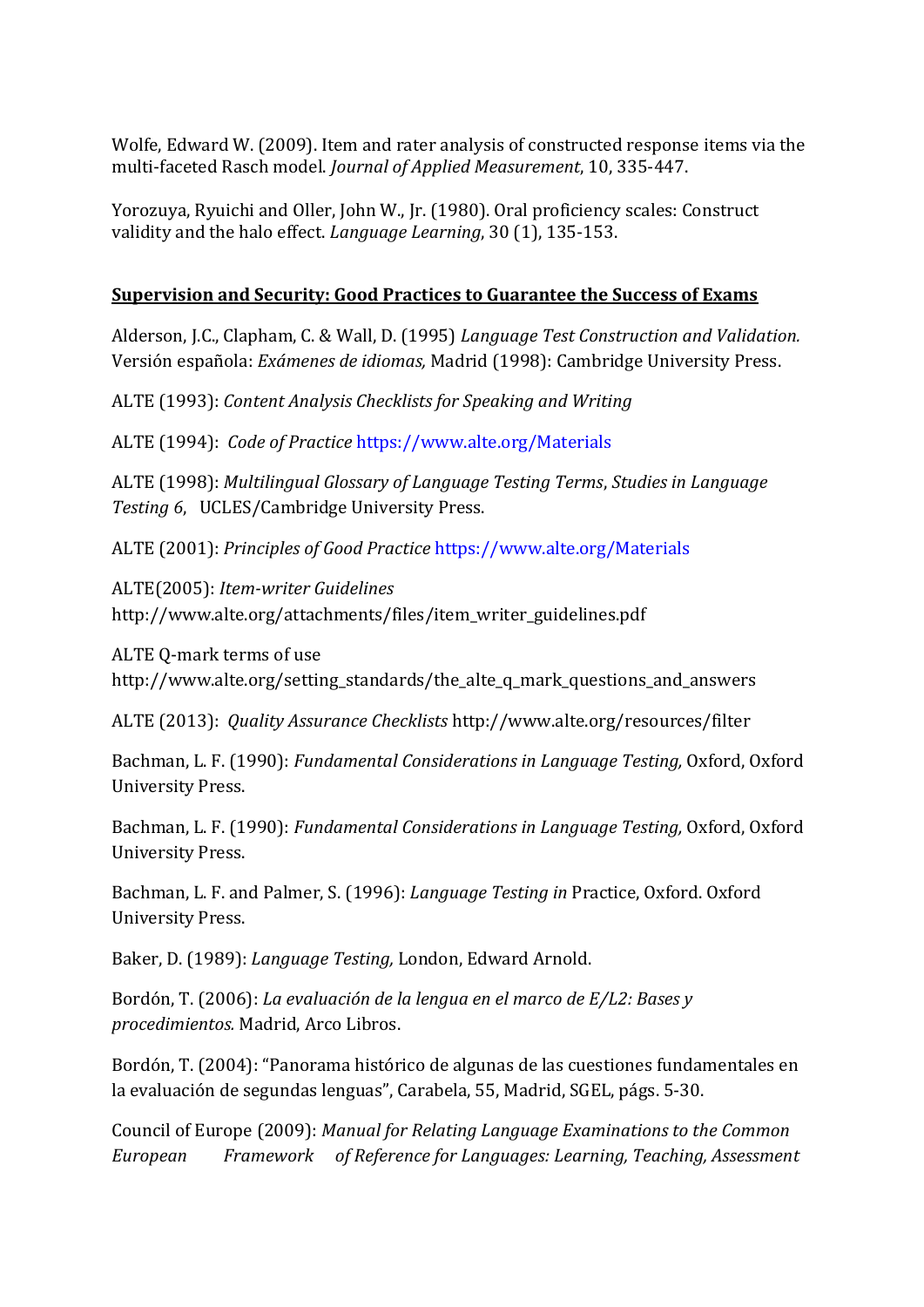*(CEFR).* [http://www.coe.int/t/dg4/linguistic/Source/ManualRevision-proofread-](http://www.coe.int/t/dg4/linguistic/Source/ManualRevision-proofread-FINAL_en.pdf)[FINAL\\_en.pdf](http://www.coe.int/t/dg4/linguistic/Source/ManualRevision-proofread-FINAL_en.pdf)

Council of Europe (2011): *Manual for Language Test Development and Examining* [http://www.coe.int/t/dg4/linguistic/ManualLanguageTest-Alte2011\\_EN.pdf](http://www.coe.int/t/dg4/linguistic/ManualLanguageTest-Alte2011_EN.pdf)

Dutch CEFR Construct Project (2004): *The CEFR Grid for the analysis of Reading and Listening*

Fulcher, G. (2010) *Practical Language Testing.* London: Hodder Education.

Gardner, J., Harlen,W., Hayward, L., and Stobart, G. (2008): *Changing Assessment Practice: Process, Principles and Standards.* Cambridge: University of Cambridge Faculty of Education.

Harris, M. and McCaan, P. (1996): *Assessment.* London: Heinemann.

Harrison, A. (1983): *A Language Testing Handbook,* London, MacMillan.

Kunnan, A. J. (2017): *Evaluating language assessments.* New York: Routledge.

Kunnan, A. J. (1995): *Test taker characteristics and test performance: a structural modelling approach,* Cambridge, University of Cambridge Local Examinations Syndicate and Cambridge University Press.

Lado, R. (1961): *Language Testing,* London, Longman.

Lee, Y. P. *et alii.* (eds.) (1985): *New Directions in Language Testing,* Oxford, Pergamon.

McNamara, T. (2000): *Language Testing.* Oxford. Oxford University Press.

Messick, S. (1989): "Meaning and Values in test Validation: the Science and Ethics of Assessment. *Educational Researcher,* 18(2), 5-11.

Puig, F. (2008): *Evaluación*. Monográficos MarcoELE (7).

Weir, C. J. (1993): *Understanding and Developing Language Test.* New York: Prentice Hall.

### **What is a Fair Test in a Multi-Cultural Society?**

American Educational Research Association, American Psychological Association, and National Council on Measurement in Education (2014) *Standards for Educational and Psychological Testing.* Washington D.C.: American Educational Research Association.

Gee, J. P. (2003) Opportunity to learn: a language-based perspective on assessment, Assessment in Education, 10(1), 27–46.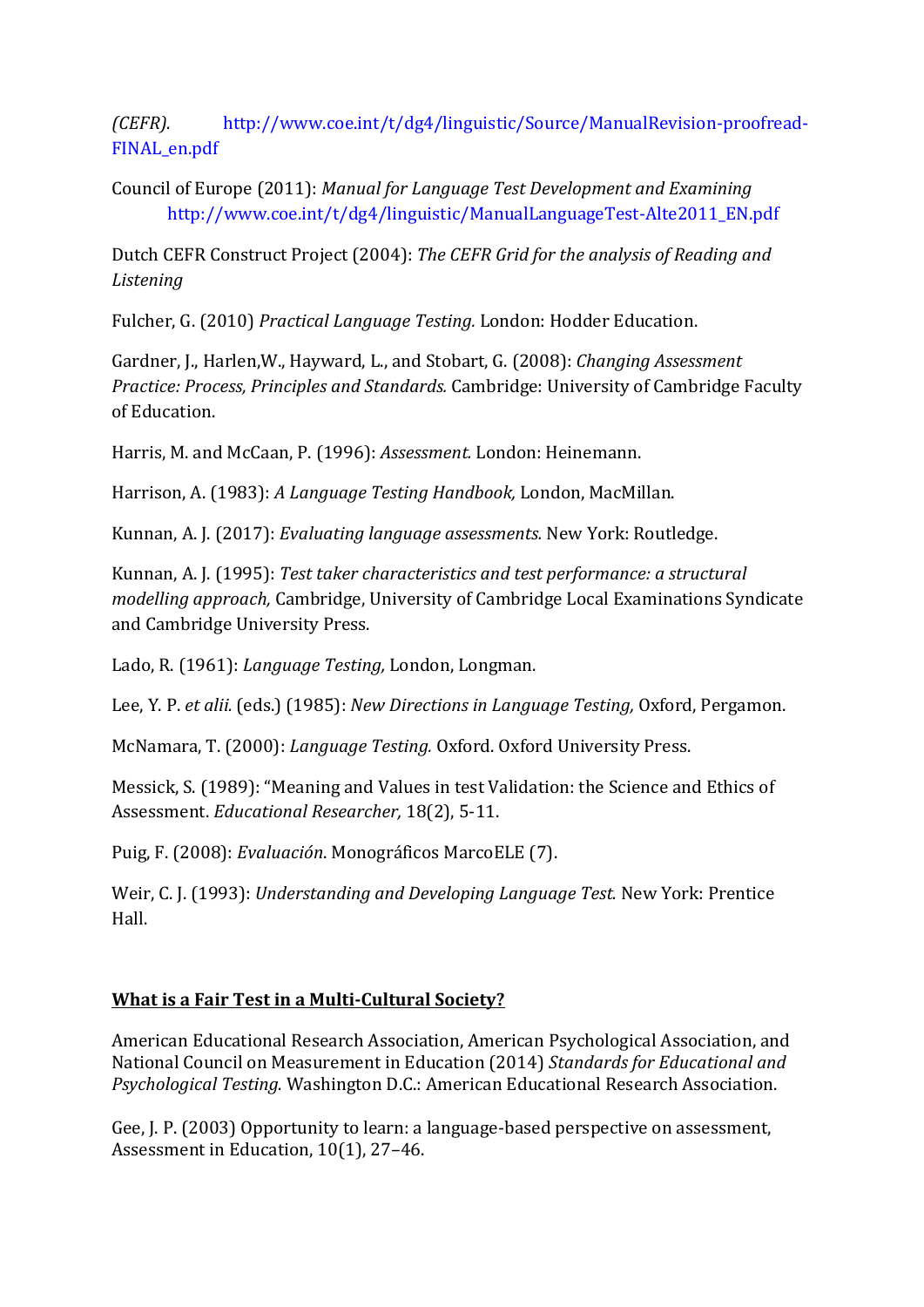Gipps, C.& Stobart, G. (2010) Fairness in B.McGraw, E. Baker, & P. Peterson (Eds) *International Encyclopedia of Education*, 3rd Edition, 56-60, Elsevier.

Secada, W. G.(1989) Educational equity versus equality in education: An alternative conception. In W. G. Secada (ed) *Equity and Education*, 68-88. New York:Falmer

Stobart, G. (2005) Fairness in multicultural assessment systems, *Assessment in Education,* 12, 3, 275-287.

#### **Immigration and Language Testing**

ALTE (2016). *Language tests for access, integration and citizenship: an outline for policy makers*

Blackledge, A. (2005). *Discourse and Power in a Multilingual World.* Amsterdam: John Benjamin Publishing.

Extra, G, Spotti, M. and van Avermaet, P. (eds). (2009). *Migration, Citizenship and Language Testing.* London; New York: Continuum.

Khan, K., & McNamara, T. (2017). Immigration law, citizenship and testing. In S. Canagarajah (ed). *Language and Migration.* 451-467. Abingdon: Routledge.

Löwenheim, O., and Gazit, O. (2009). Power and Examination: A critique of citizenship tests. *Security Dialogue***,** 40(2), 145-167.

McNamara, T. and Roever, C. (2006). *Language Testing: The Social Dimension.* Oxford: Blackwell Publishing.

McNamara, T. and Ryan, K. (2011). Fairness Versus Justice in Language Testing: The Place of English Literacy in the Australian Citizenship Test. *Language Assessment Quarterly***,** 8 (2): 161-178.

Turner, J. (2014). Testing the liberal subject: (in)security, responsibility and 'selfimprovement' in the UK citizenship test. *Citizenship Studies*, 18(3-4), 332-348.

#### **Language and Security**

Khan, K. 2017. "Citizenship, securitization and 'suspicion' in UK ESOL policy." In Karel Arnaut, Martha Sif. Karrabaek & Massimiliano Spotti (eds). *Engaging with Superdiversity.* 303-320. Clevedon: Multilingual Matters.

Charalamabous, C., Charalambous, P., & Rampton, B. (2015). "De-securitizing Turkish: Teaching the Language of a Former Enemy, and Intercultural Language Education." *Applied Linguistics*: amv063.

Karrab**æ**k, M., & Ghandchi, N. (2017). The Very Sensitive Question. *Pragmatics and Society,* 8: 1: 38-60.